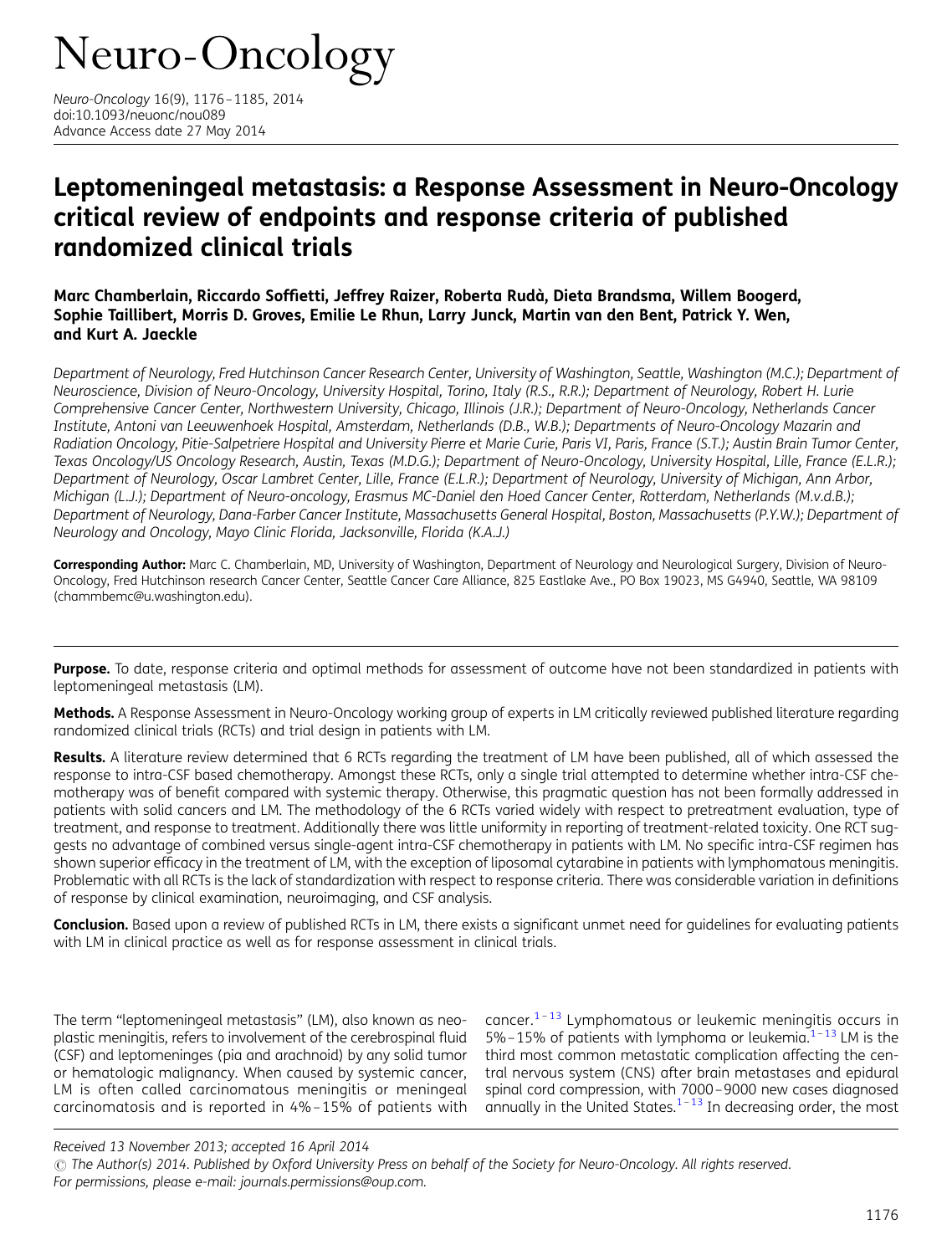common sources of systemic cancer metastatic to the leptomeninges are breast, lung, melanoma, aggressive non-Hodgkin' lymphoma, and acute lymphocytic leukemia.

Leptomeningeal metastasis usually  $(>70%)$  presents in the setting of active systemic disease but can present after a diseasefree interval (20%) and even be the first manifestation of cancer  $(5\%)$ .<sup>[1](#page-8-0)–[13](#page-8-0)</sup> A diagnosis of LM must be considered in patients with cancer and neurologic symptoms. $1 - 13$  $1 - 13$  $1 - 13$  Neurologic dysfunction most commonly involves one or more segments of the neuraxis, including cerebral hemispheres, cranial nerves, spinal cord, or spinal roots. Because any site in the CNS may be involved, clinical manifestations of LM overlap significantly with those of parenchymal brain metastases, treatment-related toxicities, metabolic disturbances, and, rarely, neurologic paraneoplastic syndromes.

Clinical manifestations that strongly suggest the diagnosis of LM include cauda equina symptoms or signs, communicating hydrocephalus, and cranial neuropathies. Early in the disease, neurologic involvement can be subtle, such as an isolated diplopia or radicular pain.<sup>1–[13](#page-8-0)</sup> In some patients, cerebral hemisphere symptoms such as altered mental status or seizures may predominate. Neuroimaging (ie, MRI of brain or spine) may suggest LM based upon focal or diffuse enhancement of the leptomeninges, nerve roots, or ependymal surface and, in the context of a patient with cancer and low likelihood of infectious meningitis, may be diagnostic of LM. Brain parenchymal metastases from nonhematologic cancers coexist in  $38\% - 83\%$  of LM patients.<sup>[14](#page-8-0)-[18](#page-8-0)</sup> The reported rates of negative CNS imaging in patients with LM range from 30% to 70%, thus normal CNS imaging does not exclude a diagnosis of LM. CSF analysis is crucial to diagnosing LM, as in nearly all patients some abnormality of CSF opening pres-sure, protein, glucose, or cell count will be apparent.<sup>[5](#page-8-0),[9,19](#page-8-0)</sup> The finding of tumor cells in CSF establishes a definitive diagnosis of LM (excluding patients within 2 wk of a CNS tumor resection), but a single CSF analysis has a high false negative rate (nearly 50%) for positive cytology even when multiple large volume  $(>10$  mL) samples are sent for cytologic examination and prompt process-ing methods are utilized.<sup>[5](#page-8-0)</sup> Repeated CSF analysis when initially negative increases the chances of finding malignant cells to 80% or more. CSF tumor marker concentrations are of unproven value, with the exception of nonseminomatous germ cell tu-mors.<sup>[20,21](#page-8-0)</sup> In patients with hematologic cancers, CSF flow cytometry is more sensitive than CSF cytology and additionally requires a comparatively smaller volume of CSF  $(<$ 2 mL) for analysis. The most specific ancillary study results (ie, positive cytology, abnormal flow cytometry [in hematologic cancers], and abnormal neuroimaging) can be negative or inconclusive in LM. The diagnosis of probable LM is made in patients with cancer when neurologic symptoms are suggestive for LM, associated with nonspecific CSF abnormalities and negative or inconclusive MRI studies.

Two particular challenges arise in the treatment of LM: (i) deciding whether to treat and (ii) if LM-directed treatment is considered, deciding how to treat (radiotherapy, surgical intervention, systemic or intra-CSF chemotherapy).<sup>[1](#page-8-0)-[13,22](#page-8-0)-[27](#page-8-0)</sup> The optimal patients for treatment include those with low tumor burden as reflected by functional independence and lack of major neurologic deficits, no evidence of bulky CNS disease by neuroimaging, absence of CSF flow block by radioisotope imaging, expected survival  $>$ 3 months, and limited extraneural metastatic disease.<sup>28,[29](#page-8-0)</sup> CNS imaging studies commonly recommended prior to treatment are neuraxis MRI and, in patients considered for treatment with

intra-CSF chemotherapy, a radioisotope CSF flow study; the latter is recommended in guidelines but infrequently utilized. $30,31$  Flow studies assist in determining whether intra-CSF chemotherapy will distribute homogeneously throughout the CSF. If CSF is compartmentalized or flow impaired, therapeutic concentrations of chemotherapy may not reach all sites of disease and may be associated with increased risk of treatment-related neurotoxici-ty.<sup>[30](#page-8-0),[31](#page-8-0)</sup> If intra-CSF chemotherapy treatment is believed warranted, a decision is made whether to treat by lumbar administration (intrathecal) or via a surgically implanted subgaleal reservoir and intraventricular catheter (ie, an Ommaya, Sophysa, or Rickham reservoir system).<sup>[32](#page-8-0)</sup>

The role of surgical intervention in LM is largely limited to placement of a ventriculoperitoneal shunt in patients with symptomatic hydrocephalus, implantation of an intraventricular catheter and subgaleal reservoir for administration of cytotoxic drugs, or, very occasionally, obtaining a meningeal biopsy for pathological confirmation of  $LM.1-13,22$  $LM.1-13,22$  $LM.1-13,22$  $LM.1-13,22$  $LM.1-13,22$  $LM.1-13,22$  Radiotherapy is used in the treatment of  $LM^{1-14}$  $LM^{1-14}$  $LM^{1-14}$  $LM^{1-14}$  $LM^{1-14}$  to palliate symptoms, such as cauda equine syndrome and cranial neuropathies, to decrease coexistent bulky disease and correct regional areas of impaired CSF flow when patients are treated with intra-CSF chemotherapy. Common regimens are 20 – 30 Gy in 5 –10 fractions to whole brain or to a partial spine field. Whole-neuraxis irradiation is often avoided in the treatment of LM from solid tumors, because it is associated with significant bone marrow toxicity and has not been shown to offer a therapeutic advantage.

High-dose systemic chemotherapy with methotrexate (MTX) and cytarabine may result in cytotoxic CSF concentrations, theo-retically obviating the need for intra-CSF chemotherapy.<sup>[25](#page-8-0)-[27](#page-8-0)</sup> However, the majority of systemic chemotherapy and many targeted chemotherapies, such as imatinib, lapatinib, rituximab, and trastuzumab, do not penetrate the intact blood –brain barrier in adequate concentrations—thus, the CNS including CSF may become a "sanctuary site" with such treatments. However, systemic chemotherapy has a role in the treatment of LM as an adjunct treatment of extraneural disease and possibly bulky subarachnoid disease. $1 - 13,25 - 27$  $1 - 13,25 - 27$  $1 - 13,25 - 27$  $1 - 13,25 - 27$  $1 - 13,25 - 27$  $1 - 13,25 - 27$  $1 - 13,25 - 27$  Importantly, intra-CSF chemotherapy commonly used in the treatment of LM is based upon limited studies with small numbers of patients and it has never been clearly established as an effective treatment for LM in a prospective randomized trial. $32-38$  $32-38$  $32-38$ 

#### Randomized Clinical Trials in Leptomeningeal Metastasis: An Overview of Results

Six randomized clinical trials (RCTs) have been conducted in LM: 5 have been published in full and 1 in abstract form only<sup>[32](#page-8-0)-</sup> (Table [1](#page-2-0)). Leptomeningeal metastasis from various primary cancers was evaluated in all but 1 study. In 5 of the RCTs, different intra-CSF chemotherapies were compared, while in 1 (breast cancer – related LM only), systemic therapy and involved-field radio-therapy with or without intra-CSF MTX were compared.<sup>[37](#page-9-0)</sup> Amongst the various RCTs, the numbers of patients were small and varied from 28 to 103. Additionally the studies accrued slowly, as assessed by the time for recruitment  $(2 - 7 y)$ . One trial was closed prematurely because of poor accrual. All studies were multicenter and open-label.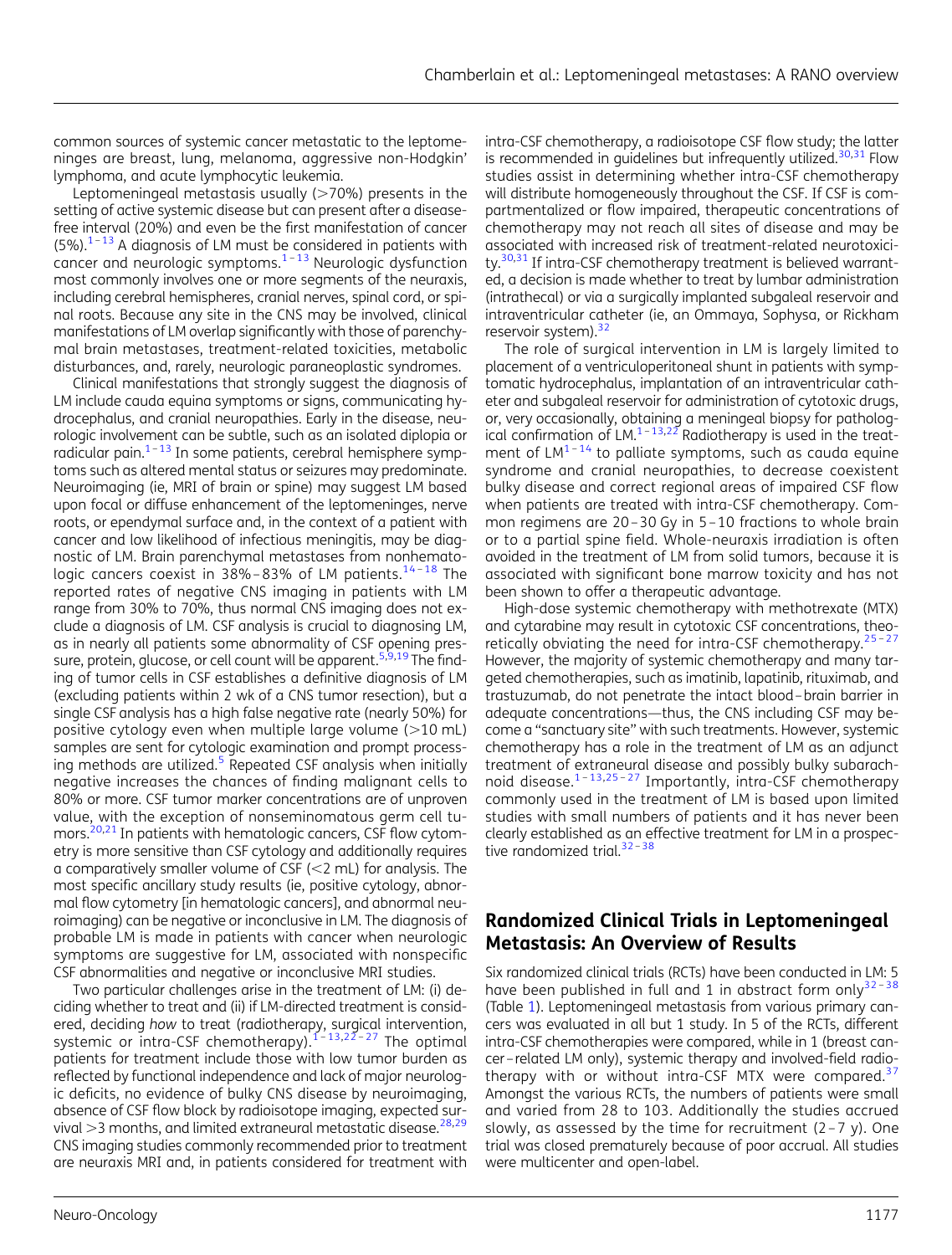| Study                          | Design                                                   | Response                                                          | Toxicity                                                              |
|--------------------------------|----------------------------------------------------------|-------------------------------------------------------------------|-----------------------------------------------------------------------|
| <b>Hitchins</b>                | $n = 44$                                                 | IT MTX vs IT MTX $+$ Ara-C:                                       | IT MTX vs IT MTX $+$ Ara-C:                                           |
| 198732                         | Solid tumors and lymphomas                               | RR*: 61% vs 45%                                                   | N/V: 36% vs 50%                                                       |
|                                | IT MTX vs $MTX + Ara-C$                                  | Median survival:* 12 vs 7 wk                                      | Septicemia, neutropenia: 9% vs 15%                                    |
|                                |                                                          |                                                                   | Mucositis: 14% vs 10%                                                 |
|                                |                                                          |                                                                   | Pancytopenia: 9% vs 10%.                                              |
|                                |                                                          |                                                                   | AEs related to reservoir:                                             |
|                                |                                                          |                                                                   | Blocked Ommaya: 17%                                                   |
|                                |                                                          |                                                                   | Intracranial hemorrhage: 11%                                          |
| Grossman<br>1993 <sup>34</sup> | $n = 59$                                                 | IT MTX vs IT thiotepa:                                            | IT MTX vs thiotepa:                                                   |
|                                | Solid tumors and lymphoma (in 90%)<br>IT MTX vs thiotepa | Neurologic improvements: none<br>Median survival: 15.9 vs 14.1 wk | Serious toxicity (47%) similar between<br>groups                      |
|                                |                                                          |                                                                   | Mucositis and neurologic complications<br>more common in IT MTX group |
| Glantz 1999 <sup>35</sup>      | $n = 28$                                                 | IVent DepoCyt vs IVent Ara-C:                                     | IVent DepoCyt vs IVent Ara-C:                                         |
|                                | Lymphoma                                                 | RR*: 71% vs 15%                                                   | Headache: 27% vs 2%                                                   |
|                                | DepoCyt vs Ara-C                                         | TTP*: 778.5 vs 42 d                                               | Nausea: 9% vs 2%                                                      |
|                                |                                                          | OS*: 99.5 vs 63 d                                                 | Fever: 8% vs 4%                                                       |
|                                |                                                          |                                                                   | Pain: 5% vs 4%                                                        |
|                                |                                                          |                                                                   | Confusion: 7% vs 0%                                                   |
|                                |                                                          |                                                                   | Somnolence: 8% vs 4%                                                  |
| Glantz 1999 <sup>36</sup>      | $n = 28$                                                 | IVent DepoCyt vs IVent MTX:                                       | DepoCyt vs MTX:                                                       |
|                                | Solid tumors                                             | RR*: 26% vs 20%                                                   | Sensory/motor: 4% vs 10%                                              |
|                                | DepoCyt vs MTX                                           | OS*: 105 vs 78 d                                                  | Altered mental status: 5% vs 2%                                       |
|                                |                                                          | TTP*: 58 vs 30 d                                                  | Headache: 4% vs 2%                                                    |
|                                |                                                          |                                                                   | Bacterial meningitis: 10% vs 3%                                       |
| Boogerd                        | $n = 35$                                                 | Systemic therapy and involved-field                               | Systemic therapy and involved-field                                   |
| 2004 <sup>37</sup>             | Breast cancer                                            | radiotherapy with IT MTX vs no IT MTX:                            | radiotherapy with IT MTX vs no IT MTX:                                |
|                                | Systemic therapy and involved-field                      | Improved stabilization: 59% vs 67%                                | Treatment complications: 47% vs 6%                                    |
|                                | radiotherapy with IT vs no IT MTX                        | TTP*: 23 vs 24 wk                                                 |                                                                       |
|                                |                                                          | OS: 18.3 vs 30.3 wk                                               |                                                                       |
| Shapiro<br>200638              | Solid tumors: $n = 103$                                  | IVent DepoCyt vs IVent MTX/Ara-C:                                 | IVent DepoCyt vs IVent MTX/Ara-C:                                     |
|                                | DepoCyt vs MTX                                           | PFS*: 35 vs 43 d                                                  | Drug-related AEs: 48% vs 60%                                          |
|                                | Lymphoma: $n = 24$                                       | IVent DepoCyt vs IVent MTX:                                       | Serious AEs: 86% vs 77%                                               |
|                                | DepoCyt vs Ara-C                                         | PFS*: 35 vs 37.5 d                                                |                                                                       |
|                                |                                                          | IVent DepoCyt vs IVent Ara-C:<br>CytR*: 33.3% vs 16.7%            |                                                                       |
|                                |                                                          |                                                                   |                                                                       |

#### <span id="page-2-0"></span>Table 1. Randomized clinical studies in leptomeningeal metastasis

Abbreviations: AE, adverse event; Ara-C, cytarabine; CytR, cytologic response; N/V, nausea/vomiting; OS, overall survival; RR, response rate; TTP, time to progression; IVent, intraventricular chemotherapy; IT, intralumbar chemotherapy. \*No significant differences between groups;

Hitchins et al<sup>[32](#page-8-0)</sup> reported on 44 patients with LM from solid tumors ( $n = 41$ ) or lymphoma ( $n = 3$ ). Patients were randomized to intra-CSF MTX or intra-CSF MTX plus cytarabine.<sup>[32,33](#page-8-0)</sup> Twenty-six patients were treated by intra-CSF MTX by lumbar puncture and 18 by a ventricular access device. Response rates (61% vs 45%) and median overall survival (12 vs 7 wk) were not significantly different between treatment arms. Six patients (18%) developed purulent meningitis (4 with a ventricular device). In addition, 5 patients (28%) with a ventricular device had major device-related complications. Cause of death was LM in 35% (15 patients), concurrent systemic disease in 56%, and complications of treatment in 9%.

Grossman et al<sup>34</sup> compared intra-CSF MTX to intra-CSF thiotepa in 59 patients with LM, 52 of whom were assessable (solid tumors in 42, lymphoma in 10). No complete responses were observed, but 12 patients (23%) had stable disease at the 8-week evaluation. Median survival was similar in both treatment arms (15.9 vs 12.1 wk). Median survival was longer (17 wk) in the 18 patients with conversion of CSF cytology. Serious toxicity was similar in both groups, but mucositis and neurologic complications such as headache were more frequent in patients who received MTX. Treatment-related toxicity was fatal in 2 patients (4%), life threatening in 8 (15%), and severe in 14 (27%), but not significantly different between treatment arms.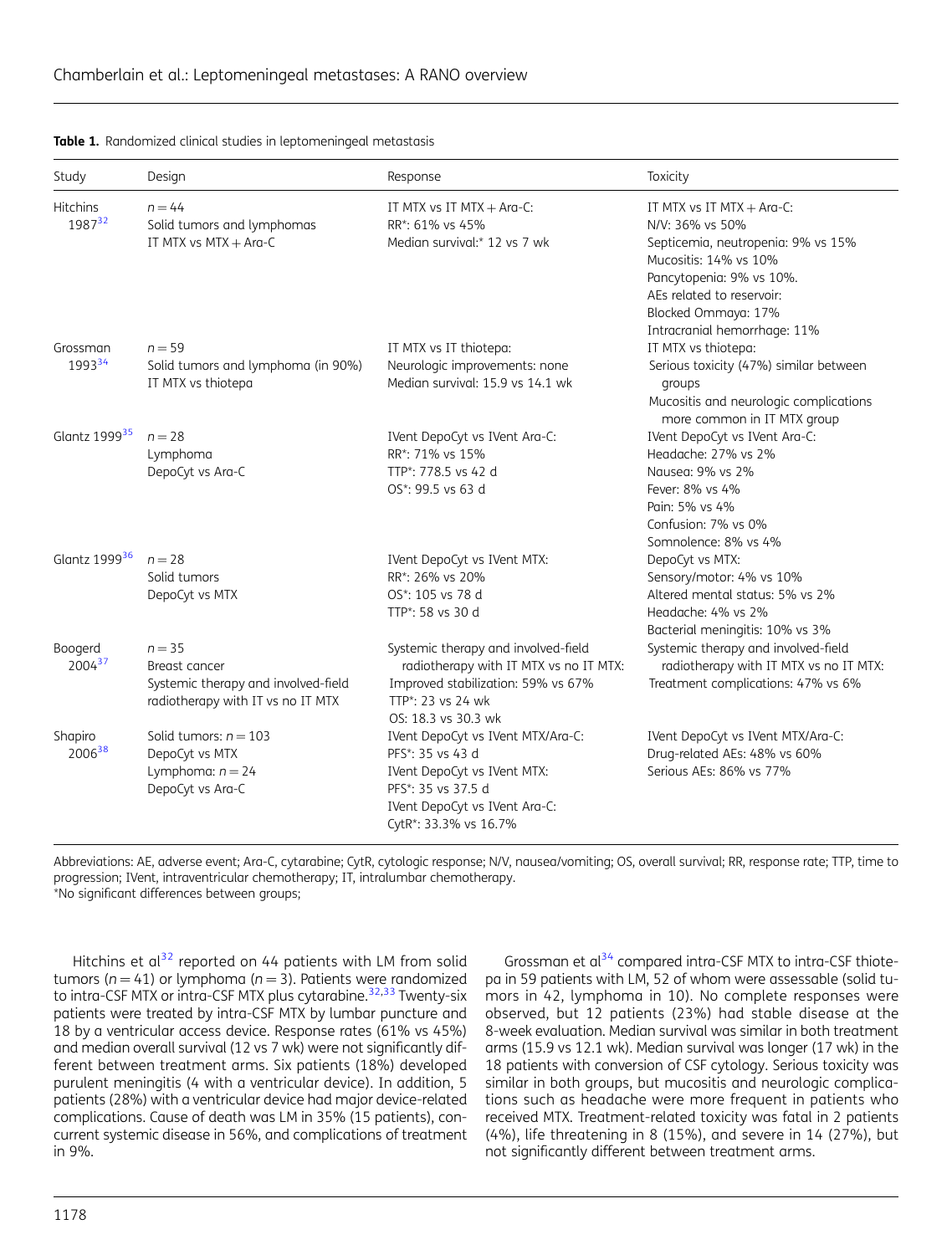Glantz et  $a^{35}$  $a^{35}$  $a^{35}$  studied 28 patients with lymphomatous meningitis and compared intra-CSF liposomal cytarabine to standard intra-CSF cytarabine. The response rate significantly favored liposomal cytarabine (71% vs 15%,  $P = .006$ ). Time to neurologic disease progression (78 vs 42 d) and median survival (99 vs 63 d) were not significantly different. Treatment-related toxicity was similar in both treatment arms (grade  $\geq$ 3 in 12%) and manifested exclusively as transient chemical meningitis.

In a companion study, Glantz and colleagues<sup>[36](#page-9-0)</sup> reported on 61 patients with solid tumor – related LM comparing intra-CSF liposomal cytarabine to intra-CSF MTX. Rates of response (26% vs 20%), median survival (105 vs 78 d), treatment-related grade ≥3 toxicity (5% vs 3%), and cause of death due to LM (46% vs 62%) were similar. Time to neurologic progression, however, was longer in the liposomal cytarabine arm (58 vs 30 d,  $P = .007$ ).

Boogerd et al.<sup>[37](#page-9-0)</sup> compared systemic therapy and involved-field radiotherapy with or without intra-CSF MTX in 35 breast cancer patients with LM. No difference in clinical response (neurologic improvement: 41% vs 39%; disease stabilization: 18% vs 28%) or median survival (18.3 vs 30.3 wk) in the intra-CSF versus no  $intra-CSF$  chemotherapy group was seen.<sup>[27](#page-8-0)</sup> Treatment-related complications were seen in 47% of patients in the intra-CSF chemotherapy arm compared with 6% in the no intra-CSF chemotherapy arm.

Shapiro et al<sup>[38](#page-9-0)</sup> reported, in abstract form only, on 103 patients with solid tumor – related LM comparing intra-CSF liposomal cytarabine to intra-CSF MTX. In addition, 25 patients with lymphomatous meningitis were treated, comparing intra-CSF liposomal cytarabine with standard intra-CSF cytarabine. Progression-free survival (PFS) in the total cohort did not differ between treatment arms (35 d with liposomal cytarabine vs 43 d in the other treatment arm). Additionally, PFS did not differ in the solid tumor group; but in the lymphoma group, cytologic response (33% in the liposomal cytarabine vs 17% in the other treatment arm) and PFS (34 vs 50 d) were improved with intra-CSF liposomal cytarabine.<sup>[26](#page-8-0)</sup> Drug-related adverse events were similar (48% vs 60%) in both arms.

The above-mentioned RCTs suggest that intra-CSF chemotherapy may have modest benefit in the treatment of LM, but outcome with treatment remains very unsatisfactory (median overall survival 3 mo) and is often associated with treatmentrelated toxicity. Furthermore, it is unclear whether there is a significant advantage of any specific intra-CSF chemotherapy agent used in carcinomatous meningitis. The one study that addressed multi-agent intra-CSF chemotherapy relative to single agent therapy found no advantage. Lastly, the role of intra-CSF chemotherapy in the treatment of carcinomatous meningitis has never been definitively established and, based upon the study by Boogerd et  $al<sup>37</sup>$  $al<sup>37</sup>$  $al<sup>37</sup>$  may have minimal impact on survival compared with systemic therapy and CNS-directed radiotherapy.

# Randomized Studies in Leptomeningeal Metastasis: Shortcomings in the Choice of Endpoints and Response Criteria

Four intra-CSF chemotherapy agents were used in the abovementioned RCTs: MTX, cytarabine (cytosine arabinoside; Ara-C), liposomal cytarabine (DepoCyt), and thiotepa, either as single agents or in combination $^{24,32-38}$  $^{24,32-38}$  $^{24,32-38}$  $^{24,32-38}$  $^{24,32-38}$  (Table [2\)](#page-4-0). Primary endpoints

were heterogeneous across trials and consisted of overall survival, neurologic response rate, time to neurologic progression, and PFS. Secondary endpoints also varied across the RCTs and included time to neurologic progression, neurologic response rate, cause of death, safety and toxicity profile, survival, KPS evolution over time, LM-specific survival, and quality of life. Response criteria were based on the combination of clinical, radiologic (MRI exclusively), and cytologic data but differed from one study to another. In the trial limited to breast cancer, the evaluation of response was based on clinical assessment only.<sup>37</sup> Response consisted of significant neurologic improvement of at least one symptom or sign without deterioration of other neurologic symptoms/signs. Progression was defined as a deterioration of symptoms/signs or appearance of new neurologic symptoms/signs of LM. Significant improvement was not defined, and its assessment appeared to be subjective and not quantifiable. Moreover, changes in neurologic symptoms and signs may be secondary to LM, parenchymal brain metastases, neurotoxicity of treatment, or intercurrent disease. Distinction among these causes may be difficult, as they may co-occur. Responses based on cytology differed according to the RCT. In the studies of liposomal cytarabine, complete responders were defined as patients in whom a negative CSF cytology was achieved from all sites that were known to be positive at study entry; in addition, stability of neurologic symptoms and signs was required.<sup>35,[36](#page-9-0)</sup> In other studies, a complete response required normalization of CSF (cytology, chemistry, and cell count) replicated at a second timepoint 4 weeks later. $32-34$  $32-34$  $32-34$  Importantly, the CSF definitions of partial response, improvement, stable disease, and progression are variable from one study to another and are problematic, as these definitions introduce the concept of quantitative CSF cytology (eg, a 50% decrease or a 25% increase in CSF tumor cell count), an assessment that is not routinely performed in cytology laboratories and lacks validation. Uniformly, all RCTs required clinical and CSF cytology assessments before each cycle of treatment. Importantly, details of radiologic assessments (frequency, site of neuraxis evaluated, definitions of response) were not reported. No MRI criteria were defined. Cranial CT and myelograms were assessed in 2 studies. $32 - 34$  $32 - 34$  One study mentioned bidirectional measurements of the subarachnoid nod-ules.<sup>[32](#page-8-0)</sup> An assessment of treatment-related toxicity was stated in 4 studies only $34,36-38$  $34,36-38$  $34,36-38$  $34,36-38$  $34,36-38$  (Table [3](#page-6-0)). Most often, grading of adverse events was based on the Common Toxicity Criteria (standard criteria of the Eastern Cooperative Oncology Group, expanded by the Cancer and Leukemia Group B). Particular attention was directed to treatment-related leukoencephalopathy and arachnoiditis (chemical meningitis).

In summary, the RCTs for LM did not utilize standard assessment methodology, and consequently response definitions vary widely across trials. CSF cytology and clinical evaluation are universally agreed upon as relevant response criteria, but the role of CNS imaging (either pretreatment or while on study) has never been established in an RCT. Importantly, assessment of CSF varied, as some trials required normalization of all CSF parameters (chemistry, cell count, and cytology) for a definition of response to treatment. Additionally the RCTs were inconsistent in reporting toxicity, an aspect of treatment that is both common and challenging in managing this disease. The RCTs therefore indicate an unmet need in LM for harmonization with respect to method of evaluation and response criteria when treating patients both on and off clinical trials.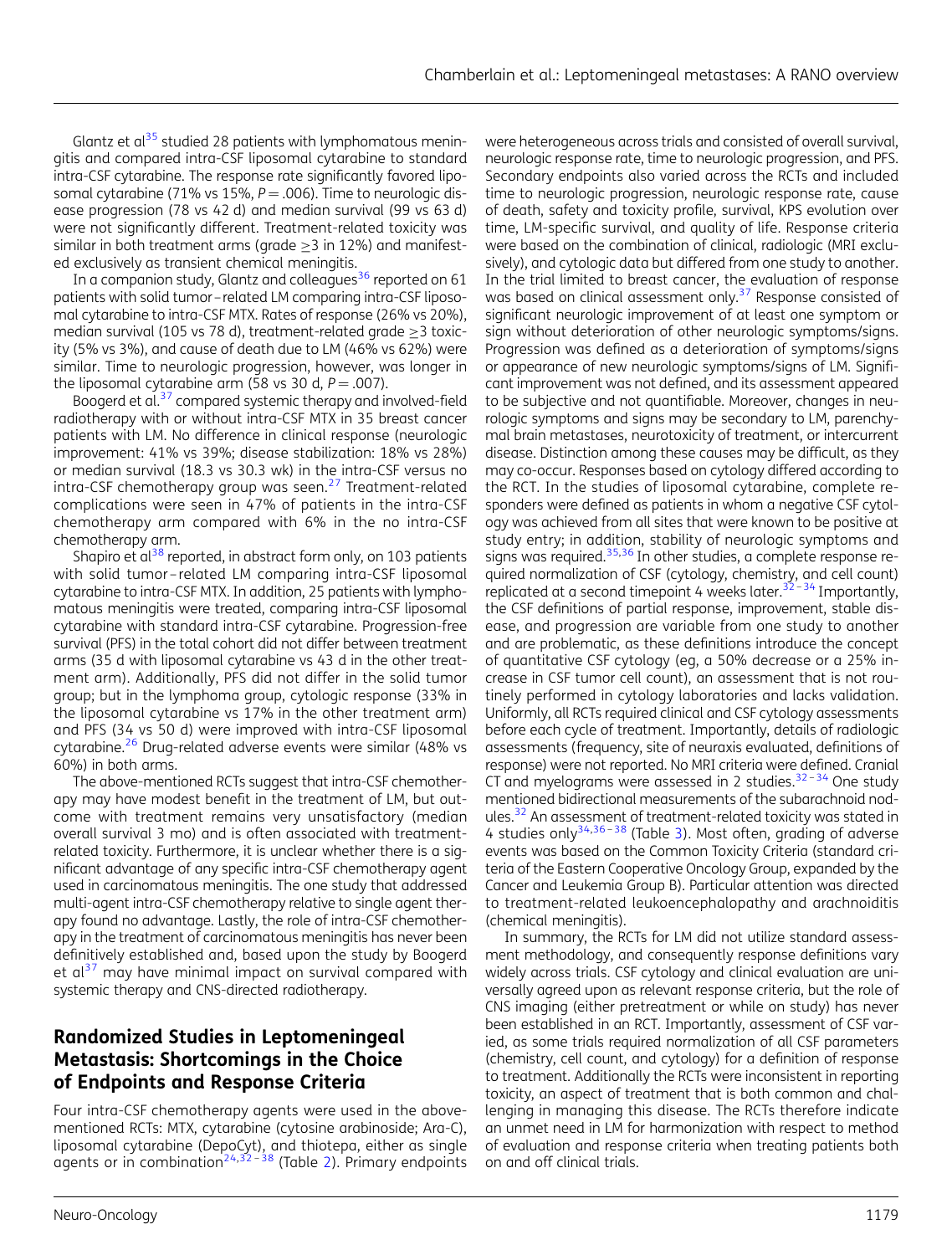#### <span id="page-4-0"></span>**Table 2.** Methods of assessment in RCTs in leptomeningeal metastasis

| Study                                                                                                                                                            | Endpoints of the Study                                                                                                                                                                                                                                                            | Criteria of Evaluation                                                                                                                                                                                                                                                                                                                                                                                                                                                                                                                                                 | Clinical Evaluation                                                                                                                                                                          | <b>MRI</b> Evaluation                                                          | <b>Cytologic Evaluation</b>                                                                                                                                                                                                                                                                                                                                                                                                                                                                                                                 |
|------------------------------------------------------------------------------------------------------------------------------------------------------------------|-----------------------------------------------------------------------------------------------------------------------------------------------------------------------------------------------------------------------------------------------------------------------------------|------------------------------------------------------------------------------------------------------------------------------------------------------------------------------------------------------------------------------------------------------------------------------------------------------------------------------------------------------------------------------------------------------------------------------------------------------------------------------------------------------------------------------------------------------------------------|----------------------------------------------------------------------------------------------------------------------------------------------------------------------------------------------|--------------------------------------------------------------------------------|---------------------------------------------------------------------------------------------------------------------------------------------------------------------------------------------------------------------------------------------------------------------------------------------------------------------------------------------------------------------------------------------------------------------------------------------------------------------------------------------------------------------------------------------|
| Hitchins 1987 <sup>32</sup><br>Patients with documented LM from<br>various cancers IT MTX vs IT<br>$MTX + Ara-C$                                                 | Primary endpoint: Response rate<br>Secondary endpoint: Median<br>survival<br>Toxicity                                                                                                                                                                                             | Complete response: Improved clinical status,<br>negative CSF cytology, and normalization of<br>CSF biochemistry, all persisting $\geq$ 4 wk.<br>Partial response: Improvement or stable clinical<br>status, negative CSF cytology, and<br>substantial (>50%) improvement in CSF<br>biochemistry persisting $\geq$ 4 wk.<br>Stable disease: Stable clinical status, negative<br>CSF cytology, and substantial (>50%)<br>improvement in CSF biochemistry persisting<br>$\geq 4$ wk.<br>Progressive disease: Failed to meet the criteria<br>for response                  | All neurologic<br>symptoms and<br>signs documented<br>at the inclusion<br>and before each<br>course of<br>treatment                                                                          | CT scan and<br>myelogram<br>repeated<br>every 8 wk, if<br>abnormal at<br>entry | CSF samples at baseline and before<br>each course<br>Cytology, biochemistry (protein<br>and glucose), and microbiology                                                                                                                                                                                                                                                                                                                                                                                                                      |
| Grossman 1993 <sup>34</sup><br>Patients with LM treated with IT MTX vs<br>thiotepa<br>histologically confirmed LM                                                | Primary endpoints: Neurologic<br>response rate<br>Survival<br>Secondary endpoints: Prognostic<br>factors for response and<br>survival<br>Toxicity                                                                                                                                 | Complete response: A completely normal<br>neurologic examination, negative lumbar<br>and ventricular CSF cytology, no meningeal<br>masses by radiologic studies, and normal<br>CSF protein and glucose levels<br>Improvement: Patients neurologically better<br>with a 50% decrease in CSF tumor cells or a<br>50% shrinkage in the bidirectional<br>measurement of subarachnoid masses<br>Stable disease: <50% improvement in the<br>number of tumor cells or meningeal masses<br>without evidence of progression<br>Progression disease: Failed to meet the criteria | All neurologic<br>symptoms and<br>signs documented<br>at the inclusion<br>and before each<br>course of<br>treatment                                                                          | CT scan and<br>myelogram<br>repeated<br>every 8 wk, if<br>abnormal at<br>entry | CSF samples at baseline and before<br>each course; cytology,<br>biochemistry (protein and<br>glucose), and microbiology                                                                                                                                                                                                                                                                                                                                                                                                                     |
| Glantz 1999 <sup>35</sup><br>Patients with lymphoma and positive<br>CSF cytology were randomized to<br>receive IT/IVent liposomal Ara-C vs<br>nonliposomal Ara-C | Primary endpoint: Neurologic<br>response rate<br>Secondary endpoints: Time to<br>neurologic progression: time<br>from first day of study<br>progression<br>Survival from time of study entry<br>Comparison in KPS between<br>baseline and the end of<br>induction phase<br>Safety | for response<br>Response: If the CSF cytology converted from<br>positive to negative at all sites previously<br>shown to be positive and patients remained<br>neurologically stable at the time of the CSF<br>examination<br>treatment and day of neurologic No response: Positive or suspicious cytology at<br>the end of the induction period (day 29) or if<br>patients suffered neurologic progression<br>despite having negative cytology                                                                                                                         | Before each cycle of<br>therapy, patients<br>underwent a<br>complete<br>neurologic<br>assessment,<br>measurement of<br>hematologic and<br>serum chemistry<br>parameters, and a<br>urinalysis | Not stated                                                                     | An independent cytopathologist,<br>blinded to the drug assignment<br>and chronology of CSF samples,<br>reviewed all available CSF<br>cytology slides after the patient<br>completed the study<br>CSF cytology results were reported<br>as either unsatisfactory,<br>negative, abnormal (scored as<br>negative), suspicious (scored as<br>positive), or malignant<br>Treatment decisions were based on<br>the interpretation of the local<br>cytopathologist. Efficacy<br>analysis based on the<br>interpretation of a central<br>cytologist |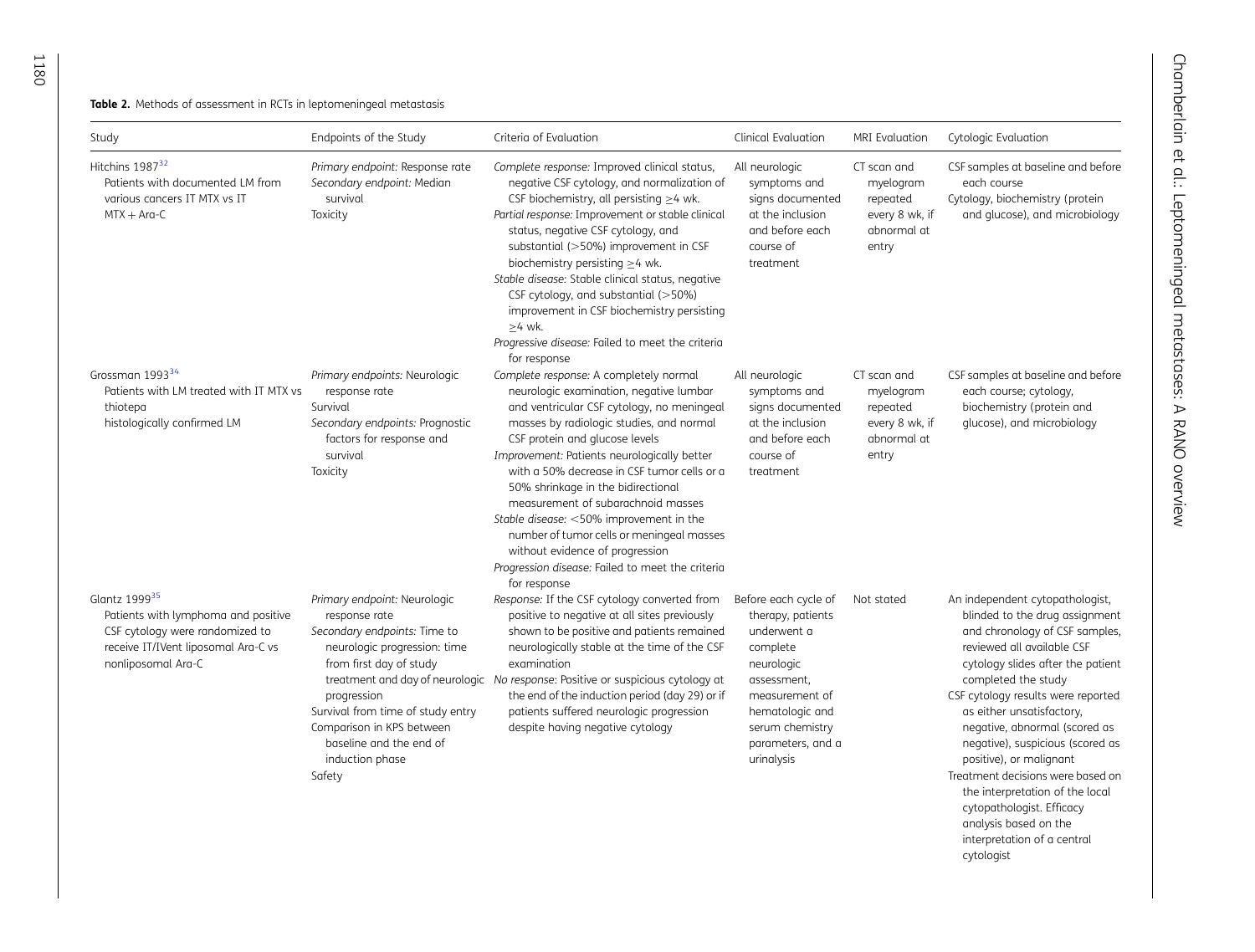| Glantz 1999 <sup>36</sup><br>RCT of IT liposomal Ara-C vs MTX in<br>patients with solid tumor neoplastic<br>meningitis<br>histologically proven LM                                                                                                                                                                                                                                                                                                          | Primary endpoints: Response rate<br>at the end of the induction<br>period<br>Time to neurologic progression:<br>time from the start of treatment<br>until neurologic progression or<br>death, whichever comes first<br>Secondary endpoints: Overall                                                                                     | Response: Negative CSF cytology from all sites<br>that were known to be positive at the study<br>entry, plus a stable or improved neurologic<br>examination<br>Patients who met the criteria for cytologic<br>conversion, irrespective of whether they had<br>progressed neurologically, were termed<br>"cytologic responders."             | General and<br>standardized<br>neurologic<br>examinations<br>every 14 d during<br>the induction<br>period and first<br>month of the                               | Not stated                                                            | Independent central review of all<br>CSF cytology by one<br>cytopathologist who was<br>blinded to drug assignment and<br>the chronology of CSF samples |  |
|-------------------------------------------------------------------------------------------------------------------------------------------------------------------------------------------------------------------------------------------------------------------------------------------------------------------------------------------------------------------------------------------------------------------------------------------------------------|-----------------------------------------------------------------------------------------------------------------------------------------------------------------------------------------------------------------------------------------------------------------------------------------------------------------------------------------|---------------------------------------------------------------------------------------------------------------------------------------------------------------------------------------------------------------------------------------------------------------------------------------------------------------------------------------------|-------------------------------------------------------------------------------------------------------------------------------------------------------------------|-----------------------------------------------------------------------|--------------------------------------------------------------------------------------------------------------------------------------------------------|--|
|                                                                                                                                                                                                                                                                                                                                                                                                                                                             | survival<br>Neoplastic meningitis-specific<br>survival: time from the start of<br>treatment until death due to<br>the meningeal component.<br>Patients dying from other<br>causes (including progression of<br>their systematic disease) were<br>censored in this analysis<br>Safety                                                    | No response: A single positive CSF cytology at<br>the end of induction, 2 consecutive<br>suspicious CSF cytologies, or evidence of LM<br>progression on neurologic examination                                                                                                                                                              | consolidation and<br>then monthly until<br>CSF relapse or<br>death                                                                                                |                                                                       |                                                                                                                                                        |  |
| Boogerd 2004 <sup>37</sup><br>Patients with LM from breast cancer<br>were randomized to IT/IVent<br>chemotherapy vs no IT/IVent<br>treatment. Both groups received<br>systemic chemotherapy and<br>involved-field radiotherapy when<br>clinically appropriate<br>diagnosis of LM on clinical<br>characteristics of LM, confirmed by<br>tumor-positive CSF cytology, on CSF<br>biochemical abnormalities combined<br>with characteristic findings on MRI     | Quality of life: FACT CNS scale<br>Primary endpoint:<br>Overall survival: time from<br>randomization until death<br>Secondary endpoints:<br>Time to neurologic progression:<br>time from neurologic<br>stabilization or response until<br>neurologic progression<br>Neurologic response rate<br>Cause of death<br>Toxicity of treatment | Response: Significant neurologic improvement<br>of at least one symptom or sign without<br>deterioration of other neurologic<br>symptoms/signs<br>Stable disease: No significant change in existing<br>neurologic symptoms/signs<br>Progression: Deterioration of symptoms/signs<br>or appearance of new neurologic<br>symptoms/signs of LM | General and<br>neurologic<br>examinations at<br>diagnosis and<br>every 2 wk during<br>the first 2 mo and<br>monthly thereafter<br>until neurologic<br>progression | Neuroimaging<br>was not used<br>to evaluate<br>neurologic<br>response | Not stated                                                                                                                                             |  |
| Shapiro 2006 <sup>38</sup><br>Comparison of patients' benefit and<br>safety of IT cytarabine liposome<br>injection with MTX or nonliposomal<br>Ara-C against solid tumor and<br>lymphomatous neoplastic meningitis<br>Solid tumor patients: Liposomal Ara-C vs<br><b>MTX</b><br>Lymphoma patients: Liposomal Ara-C<br>vs nonliposomal Ara-C<br>*Patients had either histologically<br>documented LM or symptomatic<br>meningeal tumor verified by MRI or CT | Primary endpoint: PFS: randomized Not stated<br>to neurologic progression or<br>death<br>Secondary endpoint: Not stated<br>Safety                                                                                                                                                                                                       |                                                                                                                                                                                                                                                                                                                                             | Not stated                                                                                                                                                        | Not stated                                                            | Not stated                                                                                                                                             |  |

Ara-C, cytarabine; FACT, Functional Assessment of Cancer Therapy; N/V, nausea/vomiting; IVent, intraventricular chemotherapy; IT, intralumbar chemotherapy.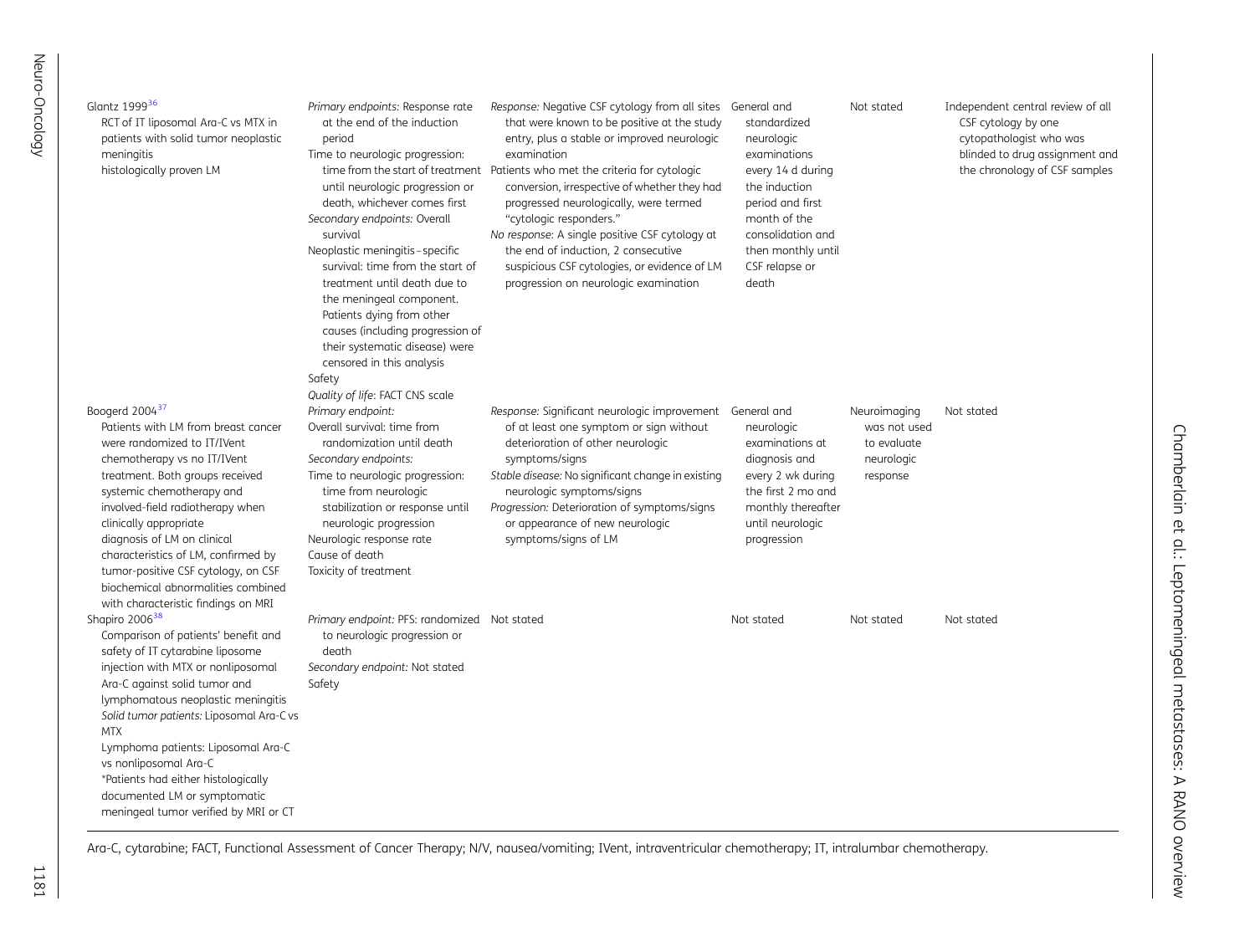<span id="page-6-0"></span>

| Table 3. Toxicity in RCTs in leptomeningeal metastasis |  |
|--------------------------------------------------------|--|
|--------------------------------------------------------|--|

| Study                       | <b>Evaluation of Toxicity</b>                                                                                                                                                                                                                                                                                                                                               |  |  |  |  |  |
|-----------------------------|-----------------------------------------------------------------------------------------------------------------------------------------------------------------------------------------------------------------------------------------------------------------------------------------------------------------------------------------------------------------------------|--|--|--|--|--|
| Hitchins 1987 <sup>32</sup> | Not stated (most frequent side effects reported)                                                                                                                                                                                                                                                                                                                            |  |  |  |  |  |
| Grossman<br>199334          | Most frequent side effects reported according to ECOG standard criteria by degree, type, and cause                                                                                                                                                                                                                                                                          |  |  |  |  |  |
| Glantz 1999 <sup>35</sup>   | Identification of episodes of arachnoiditis was based on a standardized algorithm.                                                                                                                                                                                                                                                                                          |  |  |  |  |  |
| Lymphoma                    | Patients were scored as having drug-related arachnoiditis within 4 d of drug injection if they developed neck rigidity, neck pain, or<br>meningismus or if they developed any 2 of the following signs or symptoms at the same time: nausea, vomiting, headache, fever,<br>back pain, aseptic CSF pleocytosis.                                                              |  |  |  |  |  |
|                             | Arachnoiditis was graded on the basis of adverse events captured by the algorithm as mild (grade 1), moderate (grade 2), severe<br>(grade 3), or life threatening (grade 4).                                                                                                                                                                                                |  |  |  |  |  |
| Glantz 1999 <sup>36</sup>   | CALGB expanded Common Toxicity Criteria                                                                                                                                                                                                                                                                                                                                     |  |  |  |  |  |
| Solid tumors                | Complete physical and neurologic examinations, complete blood counts, serum chemistries, liver enzymes, creatinine, urinalysis,<br>and CSF examinations for WBCs and RBCs; measures of glucose, protein, and malignant cells were performed before each cycle of<br>therapy, monthly after the conclusion of treatment, and at additional points when clinically indicated. |  |  |  |  |  |
|                             | Drug-related meningitis was defined as the abrupt appearance within 4 d of intra-CSF drug administration, of neck or back pain,<br>neck stiffness, or any 2 of the following signs or symptoms: (a) headache, (b) nausea, (c) vomiting, (d) fever, (e) lethargy, or (f)<br>culture-negative CSF pleocytosis.                                                                |  |  |  |  |  |
|                             | Drug-related meningitis was graded as: mild (grade 1), moderate (grade 2), severe (grade 3), or life threatening (grade 4), based on<br>the severity of the worst component symptom or sign.                                                                                                                                                                                |  |  |  |  |  |
|                             | Quality of life was evaluated by administering the FACT-CNS scale at both study entry and the end of the induction period.                                                                                                                                                                                                                                                  |  |  |  |  |  |
|                             | The FACT-CNS scale consists of the FACT-General scale plus a scale for "additional concerns" containing 12 supplementary items<br>designed specifically for use in the patients with neoplastic meningitis. The trial prospectively documented adequate internal<br>consistency of this instrument and its sensitivity to the response attained by the patient.             |  |  |  |  |  |
| Boogerd 2004 <sup>37</sup>  | For the assessment of neurotoxicity, all events including appearance of signs that were not clearly related to LM were recorded.                                                                                                                                                                                                                                            |  |  |  |  |  |
|                             | Leukoencephalopathy was evaluated according to a neurotoxicity scoring list specific for signs of subcortical dementia and<br>including cognitive functioning, vigilance, and gait disturbances.                                                                                                                                                                            |  |  |  |  |  |
|                             | Toxicity was scored as normal, moderately impaired, or seriously impaired.                                                                                                                                                                                                                                                                                                  |  |  |  |  |  |
|                             | To establish the diagnosis of leukoencephalopathy, MRI should show characteristic T2 hypersensitivity involving the periventricular<br>white matter.                                                                                                                                                                                                                        |  |  |  |  |  |
| Shapiro 2006 <sup>38</sup>  | Not stated                                                                                                                                                                                                                                                                                                                                                                  |  |  |  |  |  |

Abbreviations: ECOG, Eastern Cooperative Oncology Group; CALGB, Cancer and Leukemia Group B; RBC, red blood cells; WBC, white blood cells; FACT, Functional Assessment of Cancer Therapy.

## Challenges and Controversies in Leptomeningeal Metastasis

Leptomeningeal metastasis is a disorder that presents substantial challenges to clinicians in everyday practice as well as to clinical researchers. Diagnostic criteria are not standardized, treatment effectiveness is low, and there are no generally accepted criteria that define patient subgroups that might benefit from therapy. In addition, patients have often been heavily pretreated with chemotherapy for systemic disease with few remaining therapeutic options, resulting in refractory concomitant systemic disease.

Several factors contribute to the difficulty in evaluating new therapies for LM. Traditional survival endpoints, although definitive, are difficult to apply in LM, as patients often have simultaneous progression of both systemic and CNS disease. The cause of death, whether it be neurologic, systemic, combined, treatmentrelated neurotoxicity, or intercurrent disease, is usually difficult to determine in this population. Consequently the best endpoint of treatment may be time to neurologic disease progression. The presence of malignant cells in CSF is the definitive test for LM, but false negative testing is very common, possibly in up to

[5](#page-8-0)0% of all patients with carcinomatous meningitis.<sup>5</sup> As a result, CSF cytology is a poor surrogate marker for disease response in LM. Similarly, false negative results are common with neuroimaging, with 30% or more patients not showing meningeal enhance-ment or other LM-related abnormalities on MRI.<sup>[17,18](#page-8-0)</sup> Moreover, the sensitivity of MRI for diagnosing LM is less in patients with hematopoietic malignancies compared with patients with solid tumors. $39 - 41$  $39 - 41$  $39 - 41$  Additionally for most patients with solid tumors, reduction in leptomeningeal enhancement on MRI is not commonly observed with intra-CSF or systemic chemotherapy. Lastly and importantly, there currently exists no validated quantitative method to assess radiographic disease in LM, and imaging changes often do not correlate with the clinical status of the patient. Thus, the low response rates to existing treatments and the limitations of modalities of assessment leave considerable uncertainty as to how to best assess LM. In the future, rare cell capture technology could enter widespread use to detect circulating tumor cells in the CSF, potentially providing earlier diagnostic confirmation. $39 - 41$  $39 - 41$  $39 - 41$  Soluble biomarkers of disease in the CSF-for example, vascular endothelial growth factor—may become useful as surrogates of disease burden, but their utility needs to be further validated.<sup>[21](#page-8-0)</sup> The reproducibility of CSF biomarker levels can be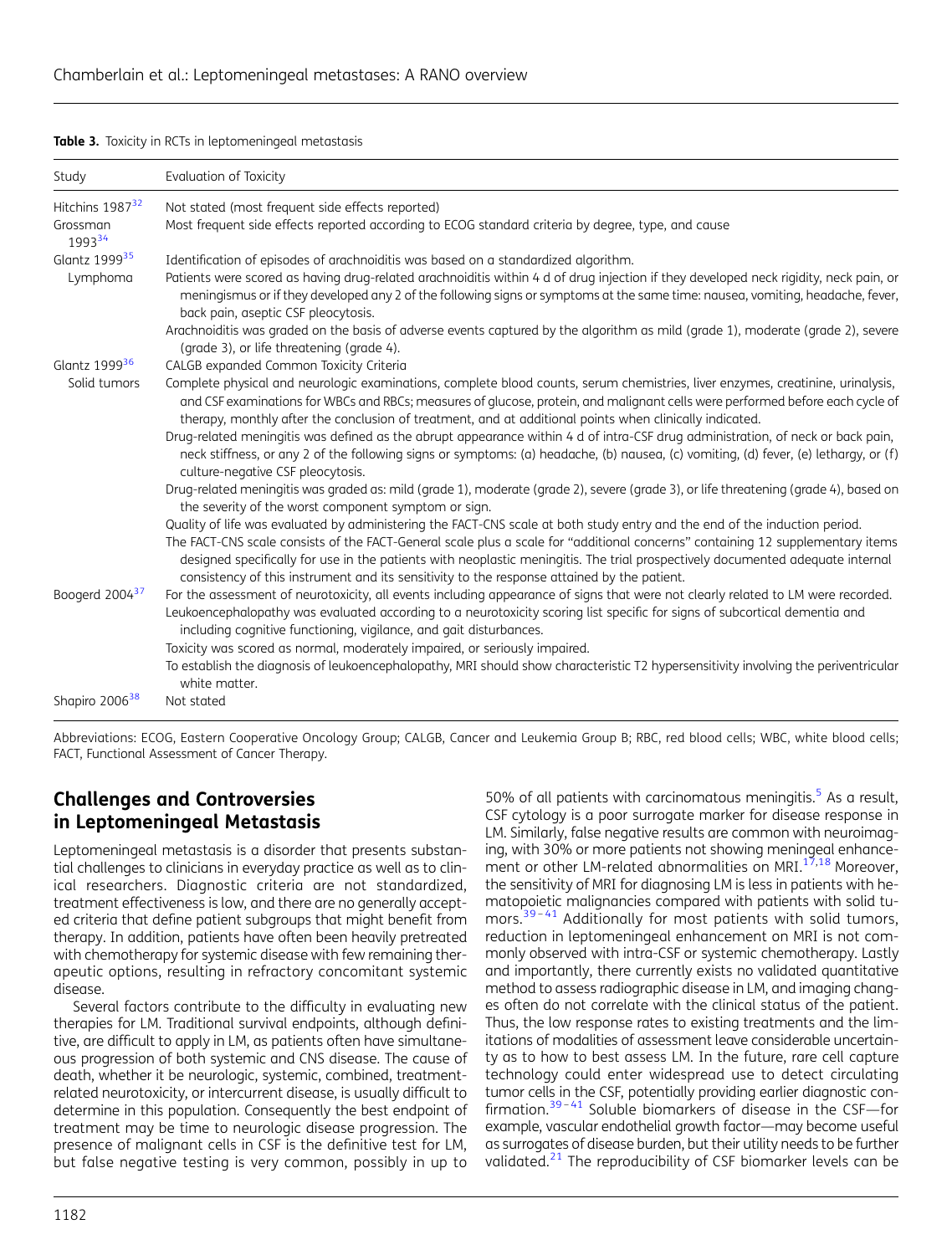| Authors<br>(reference)            | #<br>Patients | Tumor Histology                         | Agent                               | Dose/Schedule                                               | Median Time<br>to Tumor<br>Progression<br>(wk) | Median<br>Overall<br>Survival<br>(wk) | <b>CSF</b><br>Cytology<br>Response | MRI<br>Response            |
|-----------------------------------|---------------|-----------------------------------------|-------------------------------------|-------------------------------------------------------------|------------------------------------------------|---------------------------------------|------------------------------------|----------------------------|
| Groves 200844                     | 62            | Solid cancers                           | Topotecan                           | $0.4$ mg/biw                                                | 7                                              | 15                                    | 21%                                | 10% PR<br>44% SD           |
| Chamberlain<br>200645             | 27            | Solid cancers                           | Etoposide                           | $0.5$ mg/gd                                                 | 8                                              | 10                                    |                                    | <b>26% PR/CR</b><br>44% SD |
| Blaney 200546                     | 33            | Mixed solid &<br>hematologic<br>cancers | Mafosfamide                         | $3.5 - 6.5$ mg/gwk                                          | <b>NR</b>                                      | <b>NR</b>                             | 24%                                | <b>NR</b>                  |
| Rubenstein<br>200747              | 10            | Lymphoma                                | Rituximab                           | 10, 25, 50 mg/biw                                           | <b>NR</b>                                      | <b>NR</b>                             | 60%                                | 10%                        |
| Rubenstein<br>201348              | 14            | Lymphoma                                | $Rituximab + MTX$                   | 10 and 25 mg<br>$(rituximab) + 12$ mg/<br>biw (MTX)         | <b>NR</b>                                      | <b>NR</b>                             | 75%                                | 43%                        |
| Chamberlain<br>2002 <sup>49</sup> | 22            | Solid cancers                           | $\alpha$ -interferon                | $1 \times 106$ IU tiw                                       | 16                                             | 18                                    | 45%                                | <b>NR</b>                  |
| Chamberlain<br>2009 <sup>50</sup> | 14            | Lymphoma                                | Rituximab + liposomal<br>cytarabine | 25 mg biw (rituximab)<br>and 50 mg gow<br>(liposomal Ara-C) | 16                                             | 20                                    | 71%                                | <b>NR</b>                  |

#### Table 4. Phase II trials of novel intra-CSF agents

Abbreviations: biw, twice per week; qd, once daily; qwk, once per week; tiw, 3 times per week; qow, every other week; NR, not reported; PR, partial response; SD, stable disease; CR, complete response.

affected by CSF flow dynamics, so this will need to be incorporated into their development.

Other issues involving LM need to be addressed. There are no compelling data to suggest that steroids have a role in the treatment of LM outside of their use for associated brain metastases and intra-CSF chemotherapy-related arachnoiditis. Consequently steroid use and dose are not considered as part of LM response criteria, notwithstanding frequent use in LM. At present, the optimal role for radiation or systemic and intra-CSF therapy, or both, is unclear. The benefit of intraventricular drug administration over intralumbar treatment has not been established in a prospective manner for adult solid tumor malignancies.<sup>32,33</sup> It is unclear whether intra-CSF chemotherapy should be offered to LM patients who require ventriculoperitoneal shunts due to hydrocephalus, which alters CSF pharmacokinetics for drugs administered into  $CSE^{21}$  $CSE^{21}$  $CSE^{21}$ 

Perhaps the greatest challenge is the lack of effective therapies beyond palliative irradiation to symptomatic or bulky sites of disease. For intra-CSF use, only 4 drugs are commonly used: MTX, cytarabine, liposomal cytarabine, or thiotepa for carcinomatous meningitis; MTX and cytarabine for leukemic meningitis; and lipo-somal cytarabine and MTX for lymphomatous meningitis.<sup>[24](#page-8-0),[32](#page-8-0)-[38](#page-9-0)</sup> Even though these agents have shown modest evidence of LM activity, the optimal dosing and schedule of intra-CSF administration and the role of maintenance therapy have not been standardized. Further, current intra-CSF agents have limited single agent activity in adult solid tumors. Finally, there are no systemic agents with established efficacy for LM, with the possible exceptions of high-dose systemic MTX (breast cancer and lymphoma) and perhaps high-dose cytarabine (leukemia and lympho-ma).<sup>[26,27](#page-8-0)</sup> Systemic agents targeting the primary cancer according

to tumor histology, such as fluoropyridines in breast cancer, may have some efficacy, as impairment of the blood –meningeal barrier has been observed in LM, but the role of systemic chemotherapy as a primary LM-directed therapy remains to be defined and validated.<sup>[42](#page-9-0)</sup> Currently and based upon available literature, the respective roles of intra-CSF versus systemic therapy have yet to be defined in RCTs of LM. There are several small phase II trials suggesting efficacy for a number of agents administered intra-CSF (etoposide, topotecan, interferon-alpha, rituximab, and trastuzumab), but none has been prospectively evaluated in an  $RCT^{43-51}$  $RCT^{43-51}$  $RCT^{43-51}$ (Table 4).

## Conclusions

There is an unmet need in LM with respect to both the initial diagnostic assessment and the parameters for determining response to treatment regardless of patient participation in clinical trials. The above-mentioned RCTs all share several common initial assessment tools, including determination of CSF cytology, and positive CSF cytology has been a universal inclusion criteria for entry into all published RCTs. All RCTs have required a neurologic examination documenting any deficits, and a robust performance status has been required in all. Nonetheless, currently in neurooncology there is no standardized method to assess the neurologic examination, and consequently RCTs in LM lack a rigorous method to determine disease progression. Also poorly defined are the utility of pretreatment neuroimaging with respect to inclusion into a clinical trial, how radiographic findings should affect treatment, and how to use neuroimaging as a response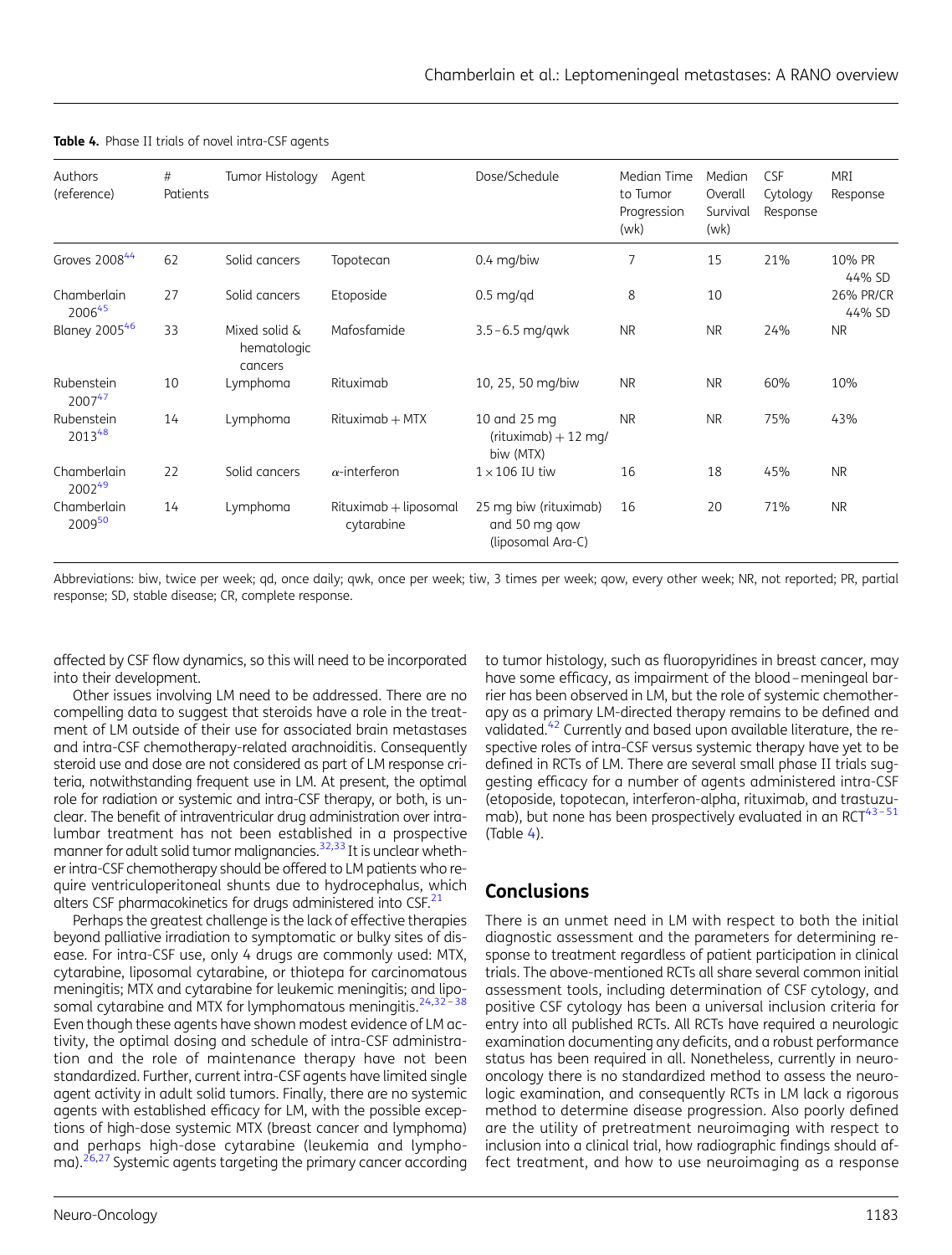<span id="page-8-0"></span>instrument independent of CSF cytology or neurologic examination. Further RCTs are needed to determine the role of both intra-CSF and systemic chemotherapy in LM and hopefully define specific therapies for specific cancers metastasizing to the CSF and leptomeninges. This is the first comprehensive review of LM performed by an international panel of experts from the United States and Europe (the RANO Group) that has critically reevaluated the endpoints and response criteria across published randomized studies. Based on this preliminary work, the group is constructing a second paper aimed at proposing new response criteria to be validated in future clinical trials in LM. It is hoped that through this effort, standardized approaches for LM evaluation, criteria for response to treatment, and defined endpoints for clinical trials will be available and ultimately validated.

#### Aknowledgments

We would like to express our appreciation for the expert administrative assistance provided by Alisa Clein.

#### References

- 1. Chamberlain MC. Leptomeningeal metastases. Curr Opin Oncol. 2010;22(6):627–635.
- 2. Jaeckle KA. Neoplastic meningitis from systemic malignancies: diagnosis, prognosis, and treatment. Semin Oncol. 2006;33(3): 312–323.
- 3. Kaplan JG, DeSouza TG, Farkash A, et al. Leptomeningeal metastases: comparison of clinical features and laboratory data of solid tumors, lymphomas and leukemias. J Neurooncol. 1990;9(3):225–229.
- 4. Pace P, Fabi A. Chemotherapy in neoplastic meningitis. Crit Rev Oncol Hematol. 2006;60(3):528–534.
- 5. Glass JP, Melamed M, Chernik NL, et al. Malignant cells in cerebrospinal fluid (CSF): the meaning of a positive CSF cytology. Neurology. 1979;29(10):1369–1375.
- 6. Gleissner B, Chamberlain MC. Neoplastic meningitis. Lancet Neurol. 2006;5(5):443 –452.
- 7. Wasserstrom WR, Glass JP, Posner JB. Diagnosis and treatment of leptomeningeal metastases from solid tumors: experience with 90 patients. Cancer. 1982;49(4):759–772.
- 8. Balm M, Hammack J. Leptomeningeal carcinomatosis. Presenting features and prognostic factors. Arch Neurol. 1996;53(7):626–632.
- 9. van Oostenbrugge RJ, Twijnstra A. Presenting features and value of diagnostic procedures in leptomeningeal metastases. Neurology. 1999;53(2):382–385.
- 10. Chamberlain MC. Neoplastic meningitis in Neuro-Oncology. In: Grisold W, Soffietti R, eds. Handbook of Clinical Neurology. Amsterdam: Elsevier; 2012;105:757–766.
- 11. DeAngelis LM. Current diagnosis and treatment of leptomeningeal metastasis. J Neurooncol. 1998;38(2–3):245–252.
- 12. Waki F, Ando M, Takashima A, et al. Prognostic factors and clinical outcomes in patients with leptomeningeal metastasis from solid tumors. J Neurooncol. 2009;93(2):205–212.
- 13. Kesari S, Batchelor TT. Leptomeningeal metastases. Neurol Clin. 2003;21(1):25–66.
- 14. Chamberlain MC. Comparative spine imaging in leptomeningeal metastases. J Neuro Oncol. 1995;23(3):233 –238.
- 15. Freilich RJ, Krol G, DeAngelis LM. Neuroimaging and cerebrospinal fluid cytology in the diagnosis of leptomeningeal metastasis. Ann Neurol. 1995;38(1):51–57.
- 16. Clarke JL, Perez HR, Jacks LM, et al. Leptomeningeal metastasis in the MRI era. Neurology. 2010;74(18):1449 –1454.
- 17. Pauls S, Fischer AC, Brambs HJ, et al. Use of magnetic resonance imaging to detect neoplastic meningitis: limited use in leukemia and lymphoma but convincing results in solid tumors. Eur J Radiol. 2012;81(5):974 –978.
- 18. Chamberlain MC. Comprehensive neuraxis imaging in leptomeningeal metastasis: a retrospective case series. CNS Oncology. 2013;2(2):121–128.
- 19. Glantz MJ, Cole BF, Glantz LK, et al. Cerebrospinal fluid cytology in patients with cancer: minimizing false-negative results. Cancer. 1998;82(4):733–739.
- 20. Chamberlain MC. Cytologically negative carcinomatous meningitis: usefulness of CSF biochemical markers. Neurology. 1998;50(4): 1173 –1175.
- 21. Walbert T, Groves MD. Known and emerging biomarkers for leptomeningeal metastasis and its response to treatment. Future Oncol. 2010;6(2):287 –297.
- 22. Lin N, Dunn IF, Glantz M, et al. Benefit of ventriculoperitoneal cerebrospinal fluid shunting and intrathecal chemotherapy in neoplastic meningitis: a retrospective, case-controlled study. J Neurosurg. 2011;115(4):730 –736.
- 23. Chamberlain MC, Junck L. Defining patients at risk for neoplastic meningitis: what parameters can be used to determine who should be treated? Expert Rev Neurother. 2004;4(4 Suppl):S3 – S10.
- 24. Shapiro WR, Young DF, Mehta BM. Methotrexate: distribution in cerebrospinal fluid after intravenous, ventricular and lumbar injections. N Engl J Med. 1975;293(4):161–166.
- 25. Siegal T. Leptomeningeal metastases: rationale for systemic chemotherapy or what is the role of intra-CSF – chemotherapy? J Neuro Oncol. 1998;38(2 –3):151–157.
- 26. Glantz MJ, Cole BF, Recht L, et al. High-dose intravenous methotrexate for patients with non- leukemic leptomeningeal cancer: is intrathecal chemotherapy necessary? J Clin Oncol. 1998; 16(4):1561 –1567.
- 27. Lassman AB, Abrey LE, Shah GD, et al. Systemic high-dose intravenous methotrexate for central nervous system metastases. J Neurooncol. 2006;78(3):255–260.
- 28. Chamberlain MC, Kormanik PA. Prognostic significance of 111indium-DTPA CSF flow studies in leptomeningeal metastases. Neurology. 1996;46(6):1674–1677.
- 29. Chamberlain MC, Kormanik PA. Prognostic significance of coexistent bulky metastatic central nervous system disease in patients with leptomeningeal metastases. Arch Neurol. 1997;54(11):1364 –1368.
- 30. Chamberlain MC. Radioisotope CSF flow studies in leptomeningeal metastases. J Neuro Oncol. 1998;38(2 –3):135–140.
- 31. Grossman SA, Trump CL, Chen DCP, et al. Cerebrospinal flow abnormalities in patients with neoplastic meningitis. Am J Med. 1982;73(5):641–647.
- 32. Hitchins RN, Bell DR, Woods RL, et al. A prospective randomized trial of single-agent versus combination chemotherapy in meningeal carcinomatosis. J Clin Oncol. 1987;5(10):1655–1662.
- 33. Glantz MJ, Van Horn A, Fisher R, et al. Route of intra-cerebrospinal fluid chemotherapy administration and efficacy of therapy in neoplastic meningitis. Cancer. 2010;116(8):1947–1952.
- 34. Grossman SA, Finkelstein DM, Ruckdeschel JC, et al. Randomized prospective comparison of intraventricular methotrexate and